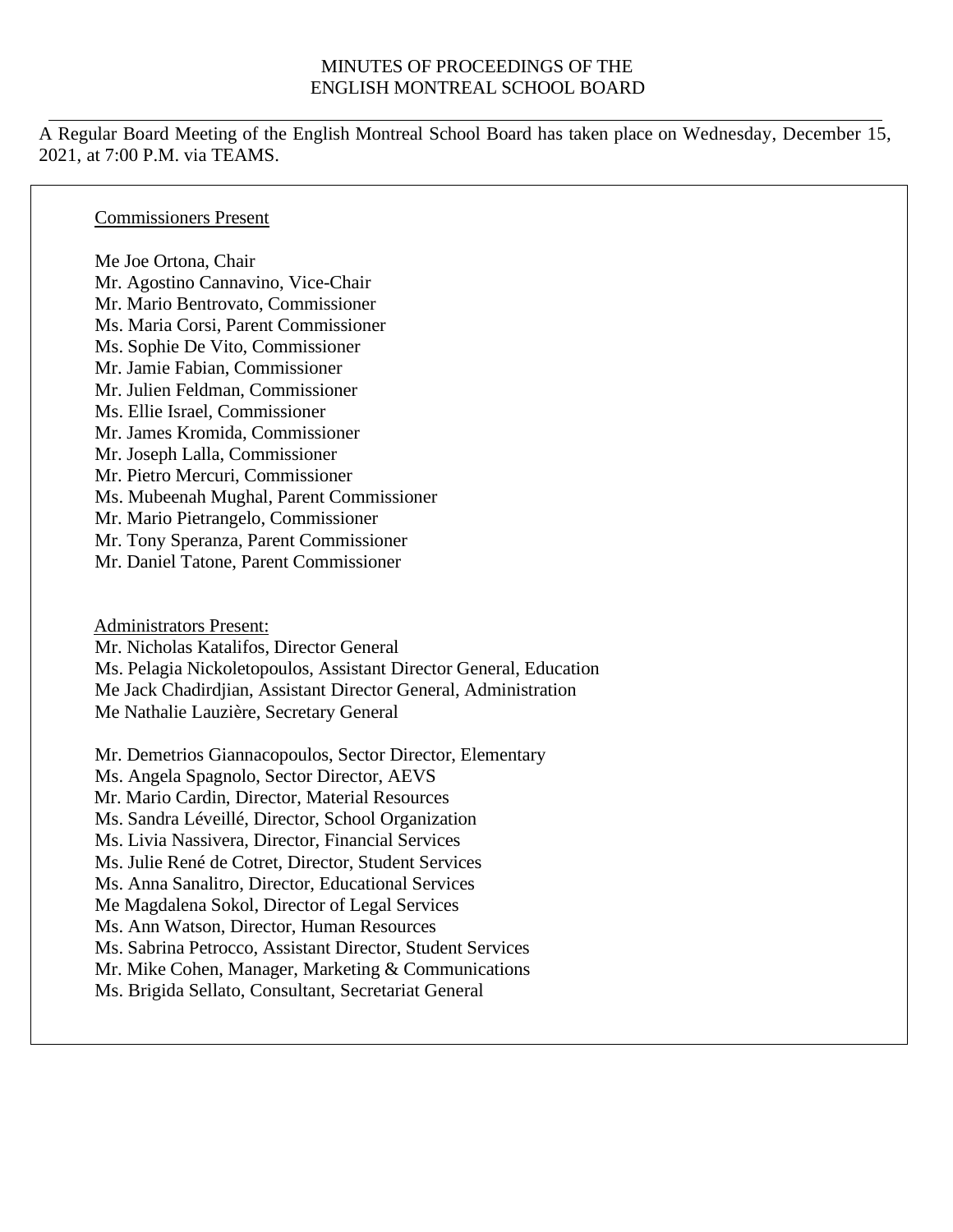| 1. | <b>Approval of Agenda</b>                                                                                                                                                                                                                                                                                                                                                                                                                                                                                                                        |
|----|--------------------------------------------------------------------------------------------------------------------------------------------------------------------------------------------------------------------------------------------------------------------------------------------------------------------------------------------------------------------------------------------------------------------------------------------------------------------------------------------------------------------------------------------------|
|    | IT WAS MOVED BY MR. TONY SPERANZA THAT the agenda be approved with the following<br>modifications:                                                                                                                                                                                                                                                                                                                                                                                                                                               |
|    | Removal of item 18: Student Commissioner<br>Vote: 11-4-0 (Mr. J. Fabian, Mr. J. Lalla, Ms. M. Mughal, Mr. D. Tatone against)                                                                                                                                                                                                                                                                                                                                                                                                                     |
|    | Addition of item 19: Motion to declare every month of May as Jewish Heritage Month in the<br><b>English Montreal School Board</b><br>Vote: 14-1-0 (Mr. M. Pietrangelo against)                                                                                                                                                                                                                                                                                                                                                                   |
|    | Addition of item 22.1: Notice of Motion – EMSB Council Committees<br>Vote: 13-1-1 (Mr. M. Pietrangelo against, Mr. J. Feldman abstained)                                                                                                                                                                                                                                                                                                                                                                                                         |
|    | Vote on the motion to approve the Agenda with the modifications:<br>Vote: 15-0-0, Adopted unanimously.                                                                                                                                                                                                                                                                                                                                                                                                                                           |
|    | Resolution # 21-12-15-1                                                                                                                                                                                                                                                                                                                                                                                                                                                                                                                          |
| 2. | Nomination of Christopher Baggs as Student of the Month                                                                                                                                                                                                                                                                                                                                                                                                                                                                                          |
|    | Christopher Baggs from James Lyng High School has been named EMSB Student of the Month for<br>November. Since the beginning of the school year, Christopher has been and remains a dedicated and<br>hard-working student. He is a great listener, asks great questions and has continuously shown to be a team<br>player. Christopher is always there for his peers and teachers alike. He is hardworking in all his roles at<br>James Lyng. With his ambitious drive and kind heart, we really do see great things in store for<br>Christopher. |
| 3. | <b>Question Period</b>                                                                                                                                                                                                                                                                                                                                                                                                                                                                                                                           |
|    | Questions were addressed by the Chair, Mr. Joe Ortona:                                                                                                                                                                                                                                                                                                                                                                                                                                                                                           |
|    | Questions by Mr. Chris Eustace:                                                                                                                                                                                                                                                                                                                                                                                                                                                                                                                  |
|    | 1. How much money was spent on the Court Challenge on Bill 40?                                                                                                                                                                                                                                                                                                                                                                                                                                                                                   |
|    | 2. Where is the Annual Report for QESBA?<br>3. Would the Board consider adding a Question Period near the end of the meeting? That way, the public can<br>ask questions on what was said and done throughout the meeting.                                                                                                                                                                                                                                                                                                                        |
| 4. | <b>Adoption of Minutes</b>                                                                                                                                                                                                                                                                                                                                                                                                                                                                                                                       |
|    | 4.1 Adoption of the Minutes of the Regular Board Meeting held on November 10, 2021                                                                                                                                                                                                                                                                                                                                                                                                                                                               |
|    | IT WAS MOVED BY MR. PIETRO MERCURI AND UNANIMOUSLY RESOLVED THAT the<br>Minutes of the Regular Board Meeting held on November 10, 2021, be approved as presented.                                                                                                                                                                                                                                                                                                                                                                                |
|    | Vote: 15-0-0, Adopted<br><u>Resolution #21-12-15-4.1</u>                                                                                                                                                                                                                                                                                                                                                                                                                                                                                         |
| 5. | <b>Business Arising Out of Minutes</b>                                                                                                                                                                                                                                                                                                                                                                                                                                                                                                           |
|    | None.                                                                                                                                                                                                                                                                                                                                                                                                                                                                                                                                            |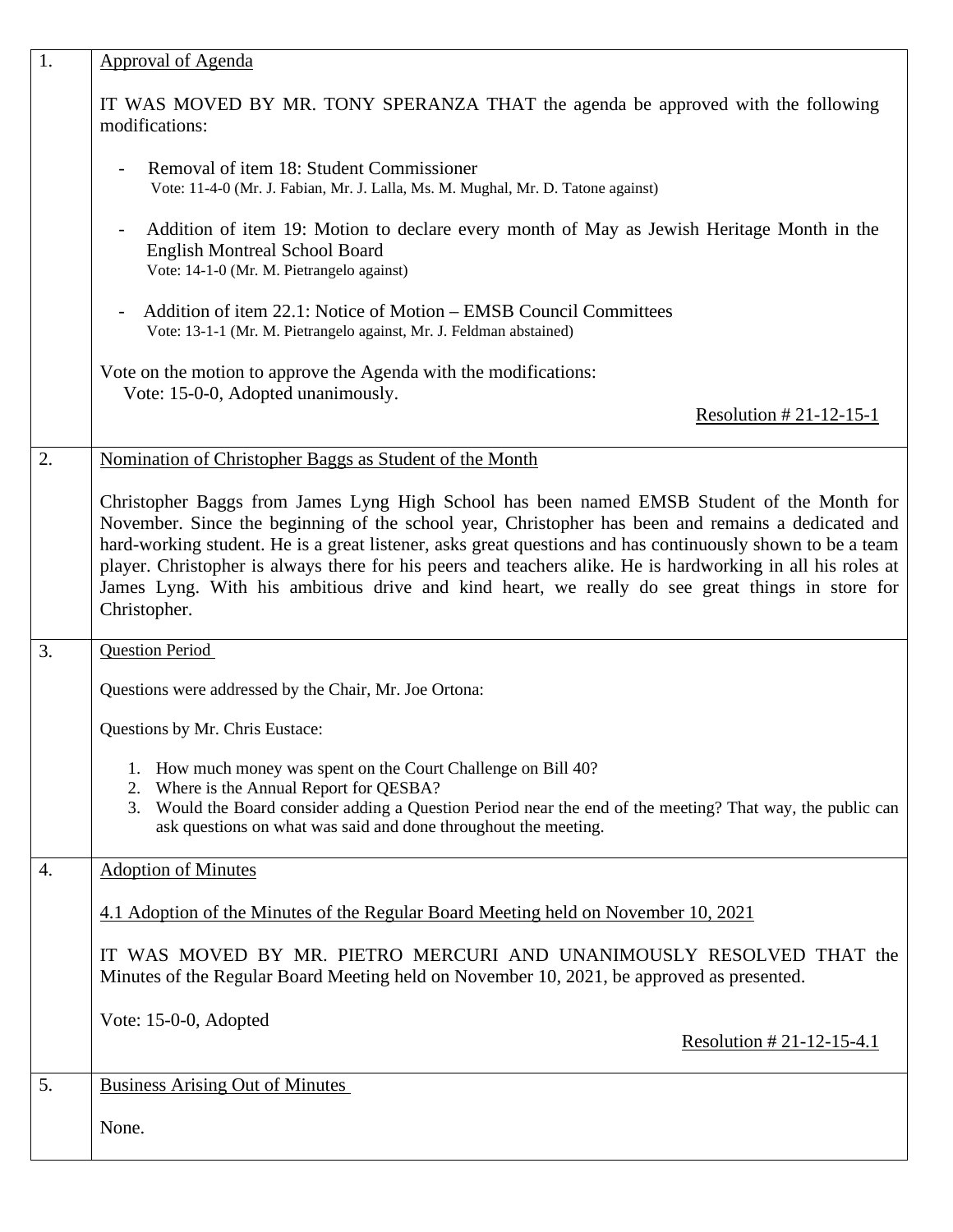| 6. | In Memoriam                                                                                                                                                                                                                                                                                                                                                                                                                                                                                                                                                                                                                                                                                                                                                                                                                                                                                                                                                                                                                                                                                                                                                                                                                                                                                                                                                                                 |
|----|---------------------------------------------------------------------------------------------------------------------------------------------------------------------------------------------------------------------------------------------------------------------------------------------------------------------------------------------------------------------------------------------------------------------------------------------------------------------------------------------------------------------------------------------------------------------------------------------------------------------------------------------------------------------------------------------------------------------------------------------------------------------------------------------------------------------------------------------------------------------------------------------------------------------------------------------------------------------------------------------------------------------------------------------------------------------------------------------------------------------------------------------------------------------------------------------------------------------------------------------------------------------------------------------------------------------------------------------------------------------------------------------|
|    | 6.1 Tribute for December 2021                                                                                                                                                                                                                                                                                                                                                                                                                                                                                                                                                                                                                                                                                                                                                                                                                                                                                                                                                                                                                                                                                                                                                                                                                                                                                                                                                               |
|    | <b>WHEREAS</b> the Board values the contribution made by its employees;                                                                                                                                                                                                                                                                                                                                                                                                                                                                                                                                                                                                                                                                                                                                                                                                                                                                                                                                                                                                                                                                                                                                                                                                                                                                                                                     |
|    | WHEREAS the Board wishes to take official cognizance of the passing of any member of its large<br>family of employees;                                                                                                                                                                                                                                                                                                                                                                                                                                                                                                                                                                                                                                                                                                                                                                                                                                                                                                                                                                                                                                                                                                                                                                                                                                                                      |
|    | IT WAS MOVED BY MR. JOE ORTONA AND UNANIMOUSLY RESOLVED that the Board note<br>with regret the passing of:                                                                                                                                                                                                                                                                                                                                                                                                                                                                                                                                                                                                                                                                                                                                                                                                                                                                                                                                                                                                                                                                                                                                                                                                                                                                                  |
|    | Nino Cesari, Former Teacher with the PSBGM and CSDM (English Sector)<br>Michael Dief, Retired Teacher with the PSGM/EMSB (Royal West Academy)<br>Esther Upstone, Retired Office Agent Principal Class, Human Resources Department<br>Edward Bond, Retired Teacher, EMSB<br>Brian Acton, Retired Principal, EMSB                                                                                                                                                                                                                                                                                                                                                                                                                                                                                                                                                                                                                                                                                                                                                                                                                                                                                                                                                                                                                                                                             |
|    | and that the expression of sympathy be sent to the bereaved families.                                                                                                                                                                                                                                                                                                                                                                                                                                                                                                                                                                                                                                                                                                                                                                                                                                                                                                                                                                                                                                                                                                                                                                                                                                                                                                                       |
|    | Vote: 15-0-0, Adopted<br>Resolution $#21-12-15-6.1$                                                                                                                                                                                                                                                                                                                                                                                                                                                                                                                                                                                                                                                                                                                                                                                                                                                                                                                                                                                                                                                                                                                                                                                                                                                                                                                                         |
| 7. | Chair's Report                                                                                                                                                                                                                                                                                                                                                                                                                                                                                                                                                                                                                                                                                                                                                                                                                                                                                                                                                                                                                                                                                                                                                                                                                                                                                                                                                                              |
|    | Presented by the Chair, Mr. Joe Ortona:                                                                                                                                                                                                                                                                                                                                                                                                                                                                                                                                                                                                                                                                                                                                                                                                                                                                                                                                                                                                                                                                                                                                                                                                                                                                                                                                                     |
|    | The Chair thanked everyone, staff, at the Board and schools, for their dedication and hard work.                                                                                                                                                                                                                                                                                                                                                                                                                                                                                                                                                                                                                                                                                                                                                                                                                                                                                                                                                                                                                                                                                                                                                                                                                                                                                            |
| 8. | Director General's Report                                                                                                                                                                                                                                                                                                                                                                                                                                                                                                                                                                                                                                                                                                                                                                                                                                                                                                                                                                                                                                                                                                                                                                                                                                                                                                                                                                   |
|    | Presented by the Director General, Mr. Nicholas Katalifos:                                                                                                                                                                                                                                                                                                                                                                                                                                                                                                                                                                                                                                                                                                                                                                                                                                                                                                                                                                                                                                                                                                                                                                                                                                                                                                                                  |
|    | • With regards to the recent acts of violence in our community, the EMSB is committed to<br>working in partnership with the community and governmental organizations to take actions<br>that prioritize the safety and well-being of our students, staff, and families. We have<br>longstanding programs and structures in place to support the community;<br>• Regarding the pandemic and the issue of vaccinations and rapid tests, the EMSB continues to<br>work very closely with the Quebec Government and local CIUSSS network to facilitate the<br>vaccination efforts against COVID-19. For students aged 5 to 11, vaccinations began on<br>Monday, November 29, 2021, and rapid tests will be distributed before the holiday break;<br>• A reminder that Elementary School registration week for the 2022-2023 academic year will<br>take place from January $31st$ to February 4, 2022;<br>• Nesbitt Elementary School in Rosemount has taken home the first place honors in the<br>Indigenous Languages Category in the Canadian Music Challenge. Bancroft Elementary<br>School in the Plateau made history by becoming the first in the country to offer five classes.<br>Honoré Mercier Elementary School in Saint-Leonard was also a finalist in the competition.<br>Marymount Academy International's Steel band came in third place in the Junior Instrumental<br>Category; |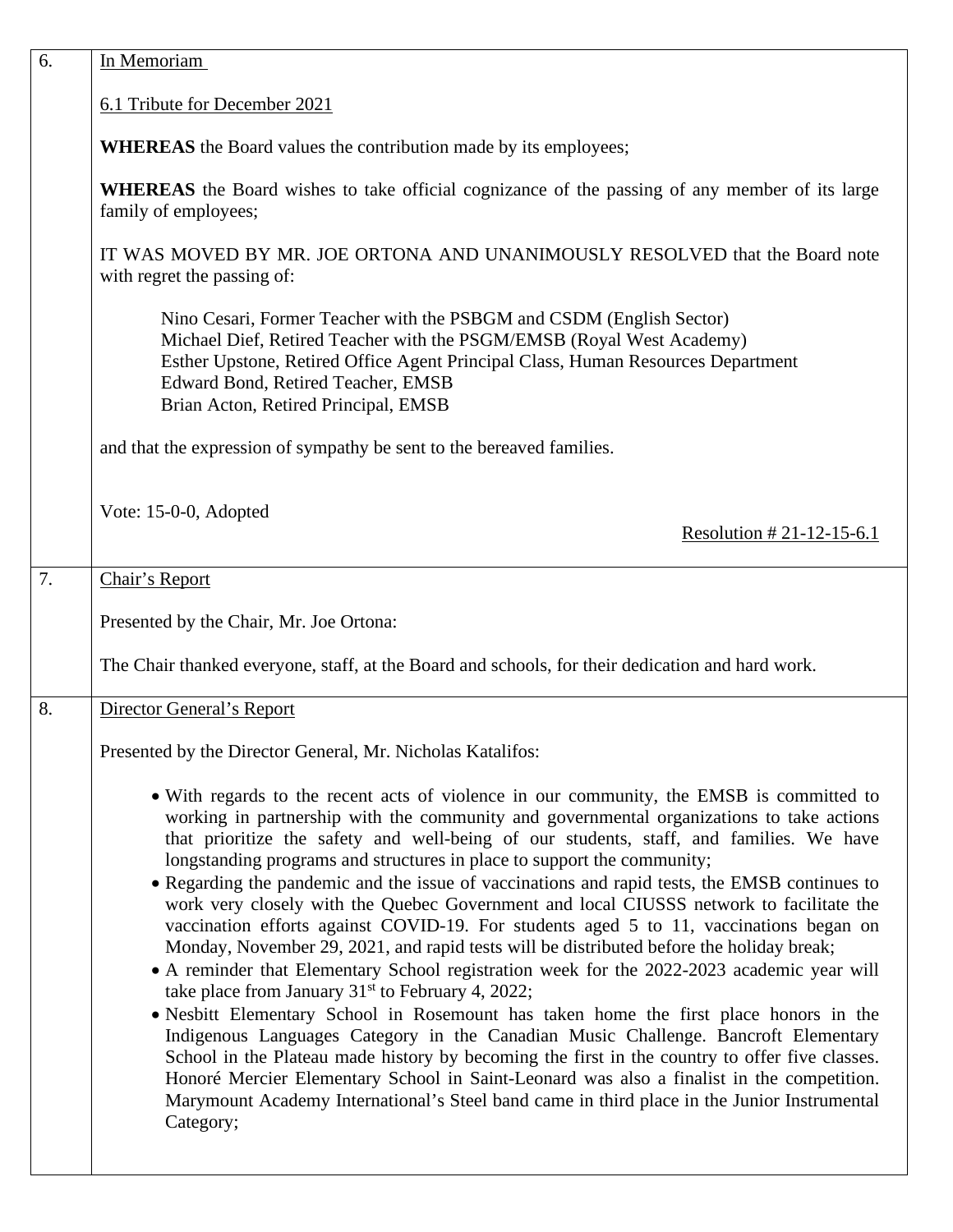|    | • The EMSB met with several leading organizations from the black community in Montreal<br>about some new initiatives that we are developing together;<br>• Mr. Katalifos expressed his appreciation to employees who have recently retired and thanked<br>them for their years of service and wished them all the best and a happy and healthy retirement,<br>since we could not host a proper event due to the pandemic;<br>• The Quebec Government has launched a new accelerated training program to support the<br>health care networks. Shadd Health and Business Centre is the only centre in the CIUSSS West<br>Central Montreal Region to offer this program. |
|----|-----------------------------------------------------------------------------------------------------------------------------------------------------------------------------------------------------------------------------------------------------------------------------------------------------------------------------------------------------------------------------------------------------------------------------------------------------------------------------------------------------------------------------------------------------------------------------------------------------------------------------------------------------------------------|
| 9. | <b>Committee Reports</b>                                                                                                                                                                                                                                                                                                                                                                                                                                                                                                                                                                                                                                              |
|    | 9.1 ACSES (Advisory Committee on Special Education Services)                                                                                                                                                                                                                                                                                                                                                                                                                                                                                                                                                                                                          |
|    | Item presented by Commissioner, Ms. Mubeenah Mughal:                                                                                                                                                                                                                                                                                                                                                                                                                                                                                                                                                                                                                  |
|    | Sabrina Petrocco will be taking care of all the adaptations and services in our schools;<br>$\bullet$<br>Gail Calendar will be taking care of Mental Health and the prevention of Mental Health and<br>$\bullet$<br>working alongside the Health Sector, drug counselors and violence prevention programs;<br>A new position for a Social Worker has been created that works with vulnerable families that<br>$\bullet$<br>are having difficulties navigating our system;<br>There is a new consultant for students with autism;<br>There has been a lot of support given to our schools with regards to Mental Health.<br>$\bullet$                                  |
|    | 9.2 Transportation and Safety Advisory Committee                                                                                                                                                                                                                                                                                                                                                                                                                                                                                                                                                                                                                      |
|    | Item presented by the Chair, Mr. Pietro Mercuri:                                                                                                                                                                                                                                                                                                                                                                                                                                                                                                                                                                                                                      |
|    | There has been no meeting to date.                                                                                                                                                                                                                                                                                                                                                                                                                                                                                                                                                                                                                                    |
|    | 9.3 EMSBPC (English Montreal School Board Parents' Committee)                                                                                                                                                                                                                                                                                                                                                                                                                                                                                                                                                                                                         |
|    | Item presented by Parent Commissioner, Mr. Tony Speranza:                                                                                                                                                                                                                                                                                                                                                                                                                                                                                                                                                                                                             |
|    | Presentation on Bill 96 by Mr. Copeman;<br>There was a call for action for the parents conference where there was a request for volunteers;<br>Members were directed to the website for vaccination reports for Elementary and High Schools;<br>$\bullet$<br>It is encouraged that every school create a marketing committee, where parents can help market<br>$\bullet$<br>their schools.                                                                                                                                                                                                                                                                            |
|    | 9.4 Governance and Ethics Committee                                                                                                                                                                                                                                                                                                                                                                                                                                                                                                                                                                                                                                   |
|    | Item presented by the Chair, Mr. Julien Feldman:                                                                                                                                                                                                                                                                                                                                                                                                                                                                                                                                                                                                                      |
|    | The By-Laws of the EMSB were recently rewritten while under Trusteeship. The Council of<br>$\bullet$<br>Commissioners would like to now customize the By-Laws for the convenience and productivity<br>of the Council of Commissioners;<br>Once all proposed changes to the By-Laws have been submitted, the Council of Commissioners<br>$\bullet$<br>will adopt them and then go out for consultation.                                                                                                                                                                                                                                                                |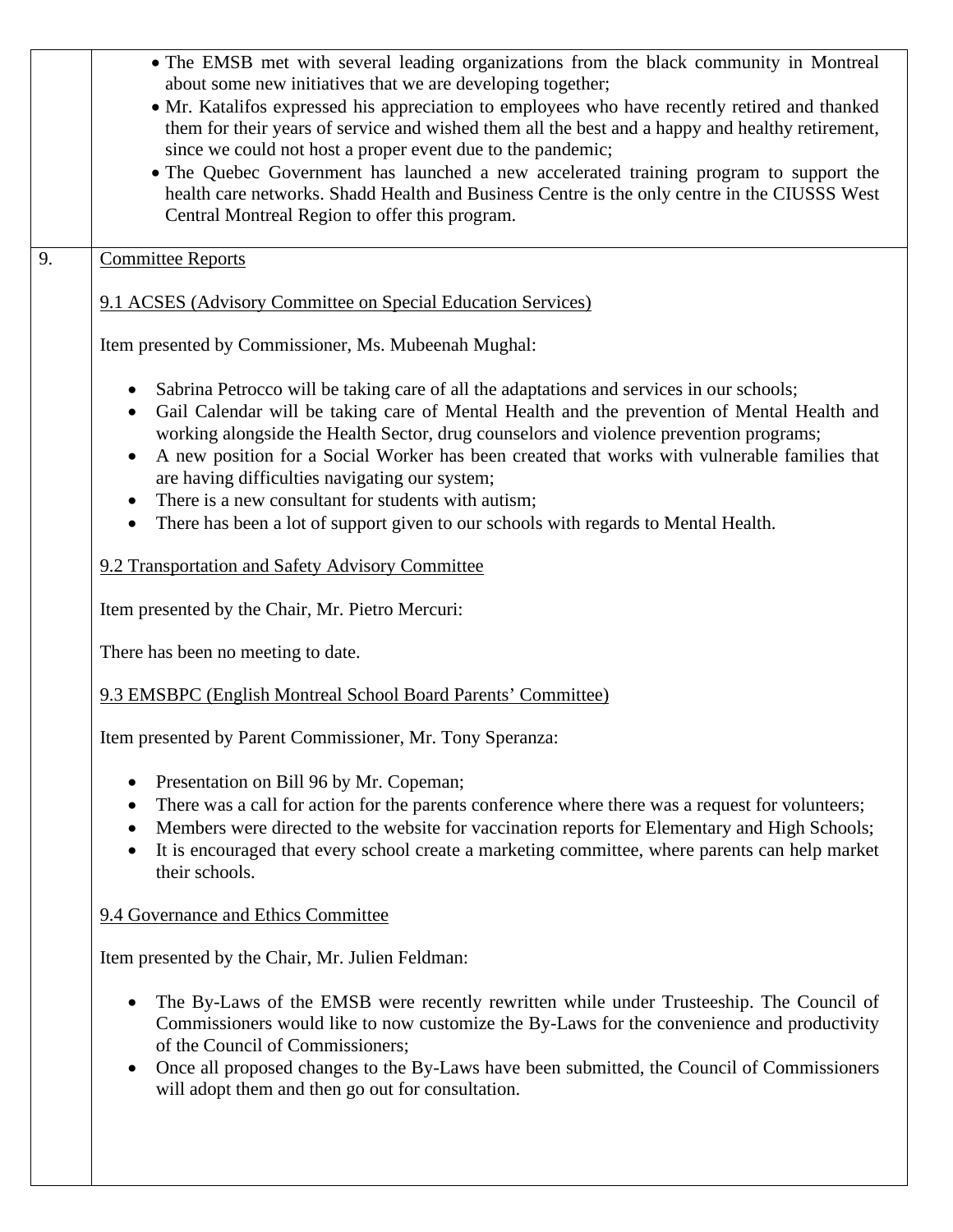#### 9.5 Audit Committee

Item presented by the Chair, Mr. James Kromida:

- The internal workings are reviewed by a grid that indicates weak areas that can be improved. There has been a great improvement from last year where we were able to increase the accountability and transparency in the function of the Board;
- Another meeting will be scheduled in January to deeply understand the role of the Audit Committee, to make recommendations on how it could be improved and the value of the Committee itself. The Committee would like to make recommendations to the Council of Commissioners to better improve the Board and its functioning;
- The Financial statements of the Board were also looked at and all questions were answered by the external and internal auditors.

# 9.6 Human Resources Committee

Item presented by the Chair, Mr. Joseph Lalla:

- Since the beginning of this year the Human Resources Department has been conducting interviews for the unfilled teaching posts and to date 200 teachers have been interviewed;
- The list of schools with Staff Assistants and Head Teachers for the 2021-2022 school year was provided to the Committee by the Director;
- The Director General who was present at the meeting, gave a brief overview of his objectives. These objectives will be finalized by the Committee and the Director General at the next meeting;
- A member suggested that the Human Resources Directorate and the Human Resources Committee review the Bill 21 Judgement as it pertains to the hiring of teachers;
- The Director of the Human Resources Department updated the Committee with information on the following items:
	- 2021-2022 Student Enrolment;
	- **EMSB Government Tutor Project;**
	- Quebec English School Boards Association Teacher Recruitment Project;
	- Employee Mental Health Initiatives for 2021-2022.

# 9.7 CGTSIM (Comité de gestion de la taxe scolaire de l'île de Montréal)

Item presented by the Vice-Chair, Mr. Agostino Cannavino:

- After a thorough search and interview process the Committee appointed a new Director General, Mme Sylvie Chagnon;
- A workshop took place at the end of the meeting to discuss elements to consider when preparing for the new poverty map. The new map will determine funding allocation for the School Boards;
- The maximum short-term borrowings were evaluated and approved. Budgets and tax projections were reviewed and are on target;
- For the first time in over 11 years, a property was sold to recover unpaid school taxes.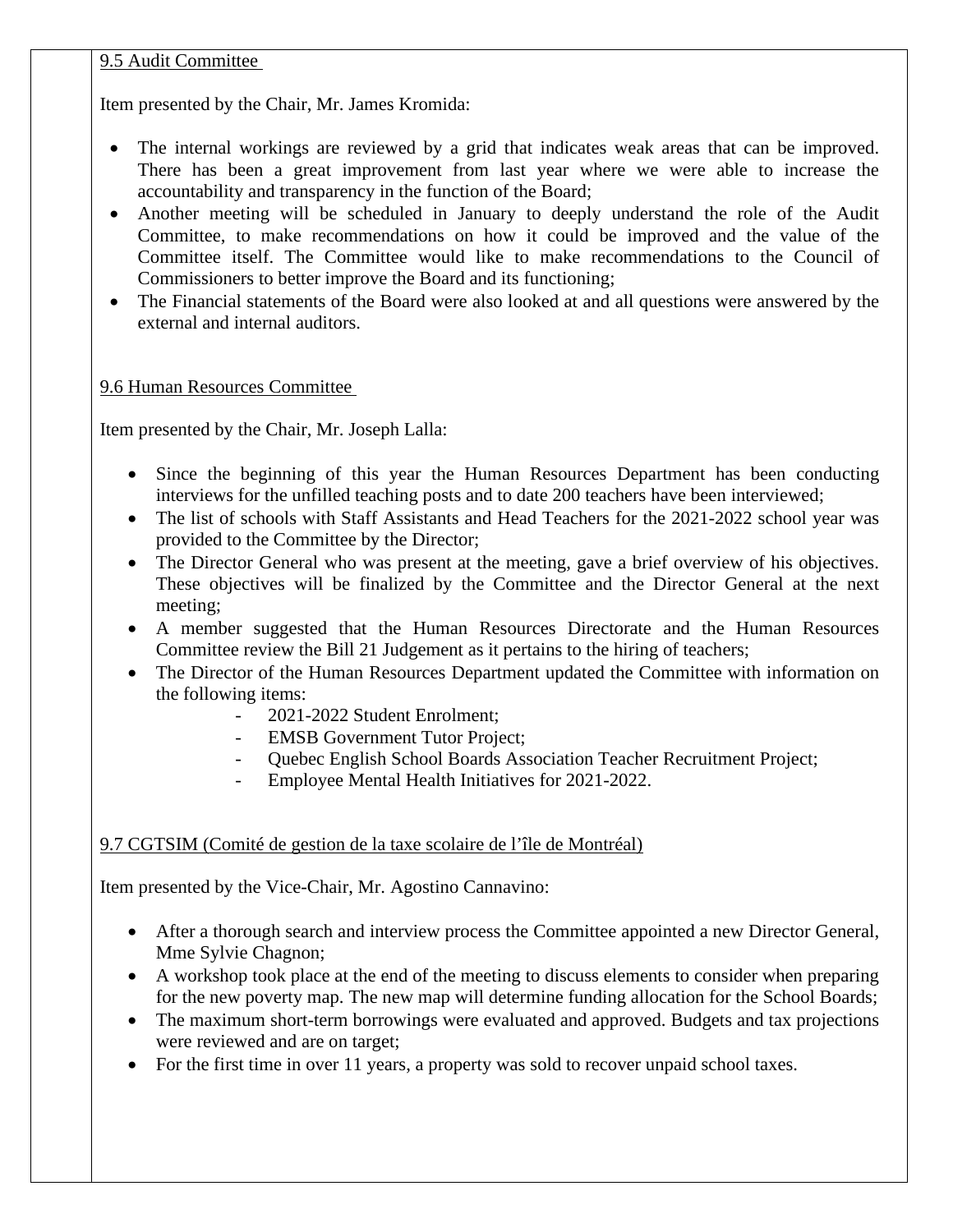| 9.8 EMSAC (English Montreal Student Advisory Committee) |
|---------------------------------------------------------|
|---------------------------------------------------------|

Item presented by the Observer, Mr. Joseph Lalla:

- There was a discussion with regards to lowering the voting age to 16. It was agreed that the gap between 16 and 18 is very vast, making it more difficult for 16-year-olds to know what they want from a country;
- Incorporating Indigenous perspectives in education by consuming diverse media all through the year, not just during the designated "appreciation time";
- It was seen on the news regarding Bill 21, that a teacher has been put in a non-teaching job because of her hijab. Further discussions will take place at the next meeting;
- Teenagers' mental health is deteriorating with the lack of school support and connections while potentially being at home in a hostile environment. COVID-19 has had a unanimous negative impact on everyone's mental well-being. EMSAC members agreed that another lockdown would be incredibly detrimental to teenagers;
- EMSAC watched a video by Michael Bungay Stanier on his notion of the "advice monster", an idea in leadership on the need to foster creativity in people around us and resisting the urge to jump in and assert ourselves to solve a situation.

# 9.9 QESBA (Quebec English School Boards Association)

Item presented by the Chair, Mr. Joe Ortona, Member on the QESBA:

- Several discussions about Bill 96 took place. It is unanimous that the members of the Committee are opposed to the Bill. A presentation of Bill 96 was given of the parliamentary hearings, continuing to lobby for amendments;
- QESBA has decided to take part in the Bill 21 case at the Court of Appeal as an intervener;
- We are awaiting for a decision on Bill 40;
- The first part of the Annual General meeting was held in November, the second part will be held in January where there will be elections for President and Vice-President.
- 10. Commissioner's Report

Mr. Pietro Mercuri reported the following:

- CTV News visited Michelangelo as the school participated in Spirit of Giving Campaign. Parents have been invited virtually into the school to read story books to the students;
- A Santa Bus came by Leonardo DaVinci Academy to offer outdoor contactless Christmas shows for the students;
- East Hill launched their Hockey Program at a local arena.

Mr. Agostino Cannavino reported the following:

- A special thanks to the entire JFK team, the trauma team and the Police for their involvement in the aftermath of the terrible incident that occurred at the School;
- Congratulations to students of Nesbitt and Bancroft on their stellar performance at the Canadian Music Class Challenge.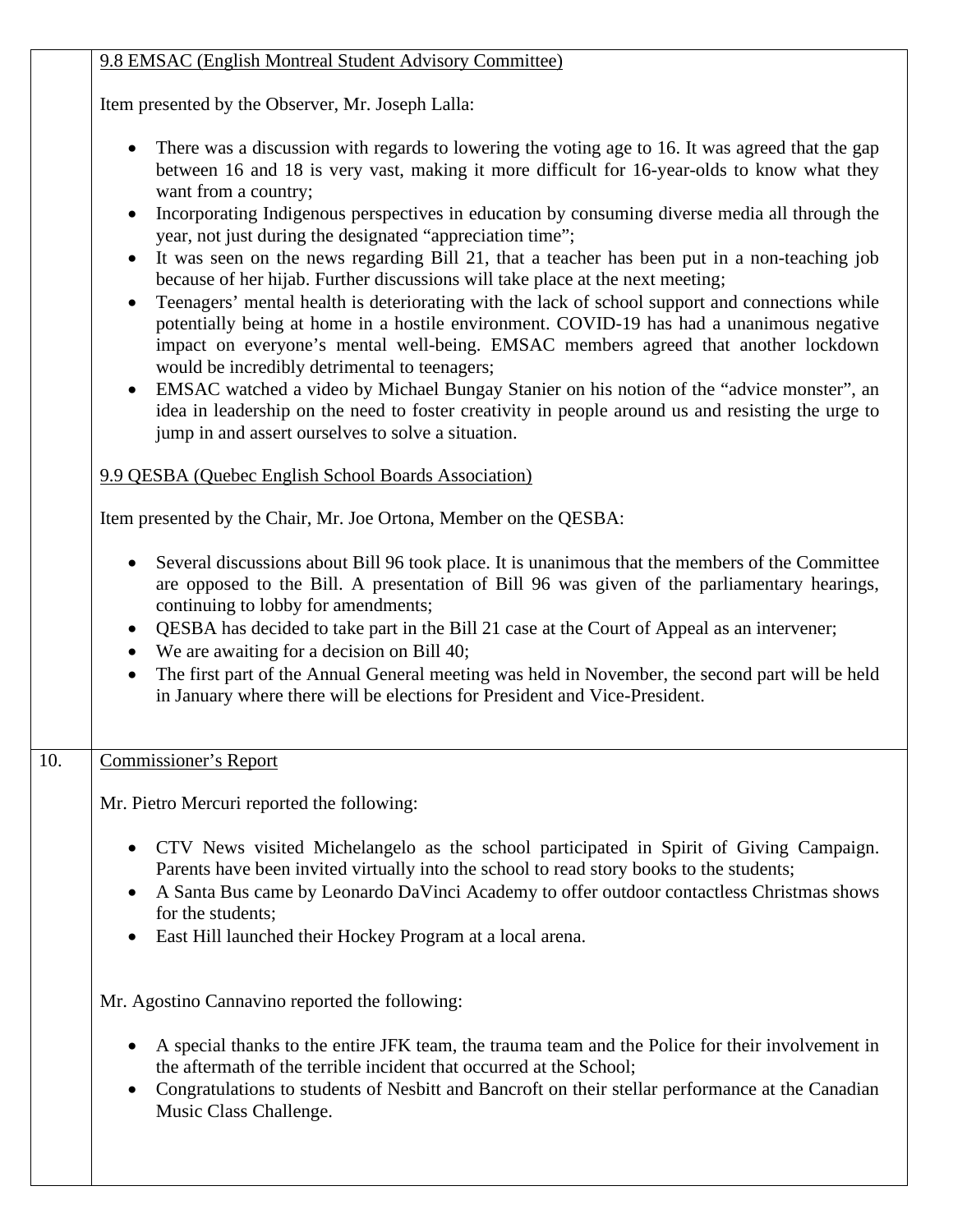|                   | Mr. Daniel Tatone reported the following:                                                                                                                                                                                                                                                                                                                                                                                                                                                                                                                                                                                                                                                                                                                                                                                                                                                                       |
|-------------------|-----------------------------------------------------------------------------------------------------------------------------------------------------------------------------------------------------------------------------------------------------------------------------------------------------------------------------------------------------------------------------------------------------------------------------------------------------------------------------------------------------------------------------------------------------------------------------------------------------------------------------------------------------------------------------------------------------------------------------------------------------------------------------------------------------------------------------------------------------------------------------------------------------------------|
|                   | The Ad Hoc Committee on Equity welcomed Simon Becker and Gloria Lombardi;<br>The Committee is narrowing down on external resources to request involvement for<br>presentations or workshops;<br>The Committee is focusing on the equity in school enrolments particularly in the selective<br>enrolment schools, such as the 240 Schools;<br>A report was received by the Antiracism Subcommittee, there will be additional toolkits sent out<br>$\bullet$<br>to parents. There will be discussions on the disciplinary policies in the schools with regards to<br>potential unconscious bias or systemic racism and how to deal with de-escalation of certain<br>situations;<br>The review of the rulings of Bill 21 and what updates need to be made to the Policies of the<br>Board. Moving forward, the Committee will review the Policies and By-Laws and what can be<br>incorporated in improving equity. |
| 11.               | 2020-2021 Annual Report                                                                                                                                                                                                                                                                                                                                                                                                                                                                                                                                                                                                                                                                                                                                                                                                                                                                                         |
|                   | <b>WHEREAS</b> Section 220 of the Education Act states that every school board shall prepare an Annual<br>Report giving its community an account of the results obtained with regard to the goals and measurable<br>objectives set out in the Commitment to Success Plan with the ministère de l'Éducation du Québec<br>(MEQ);                                                                                                                                                                                                                                                                                                                                                                                                                                                                                                                                                                                  |
|                   | <b>WHEREAS</b> the said report shall also give an account to the Minister of the results obtained with regard<br>to the directions and objectives of the Commitment to Success Plan established by the MEQ;                                                                                                                                                                                                                                                                                                                                                                                                                                                                                                                                                                                                                                                                                                     |
|                   | <b>WHEREAS</b> the Annual Report includes the EMSB Commitment to Success report, the financial<br>statements, service contracts (Bill 15) and Staffing Report (Bill 15);                                                                                                                                                                                                                                                                                                                                                                                                                                                                                                                                                                                                                                                                                                                                        |
|                   | <b>WHEREAS</b> the Board shall send a copy of the report to the Minister by December 31, 2021, as per the<br><b>Education Act;</b>                                                                                                                                                                                                                                                                                                                                                                                                                                                                                                                                                                                                                                                                                                                                                                              |
|                   | IT WAS MOVED BY MR. PIETRO MERCURI AND UNANIMOUSLY RESOLVED THAT the<br>2020-2021 English Montreal School Board Annual Report, including the EMSB Commitment to<br>Success Plan report, the financial statements, the service contracts (Bill 15) and Staffing Report (Bill<br>15), be approved on December 15, 2021 and that a formal presentation of this document be given on<br>January 26, 2022, at 6000 Fielding Avenue;                                                                                                                                                                                                                                                                                                                                                                                                                                                                                  |
|                   | IT WAS FURTHER RESOLVED THAT copies of the report be sent to the Ministère de l'Éducation du<br>Québec (MEQ) by December 31, 2021.                                                                                                                                                                                                                                                                                                                                                                                                                                                                                                                                                                                                                                                                                                                                                                              |
|                   | Vote: 15-0-0, Adopted<br>Resolution $# 21 - 12 - 15 - 11$                                                                                                                                                                                                                                                                                                                                                                                                                                                                                                                                                                                                                                                                                                                                                                                                                                                       |
| $\overline{12}$ . | <b>Audit Committee</b>                                                                                                                                                                                                                                                                                                                                                                                                                                                                                                                                                                                                                                                                                                                                                                                                                                                                                          |
|                   | 12.1 Election of Members                                                                                                                                                                                                                                                                                                                                                                                                                                                                                                                                                                                                                                                                                                                                                                                                                                                                                        |
|                   | <b>WHEREAS</b> pursuant to section 193.1 of the Education Act, the Council of Commissioners must<br>establish an Audit Committee;                                                                                                                                                                                                                                                                                                                                                                                                                                                                                                                                                                                                                                                                                                                                                                               |
|                   |                                                                                                                                                                                                                                                                                                                                                                                                                                                                                                                                                                                                                                                                                                                                                                                                                                                                                                                 |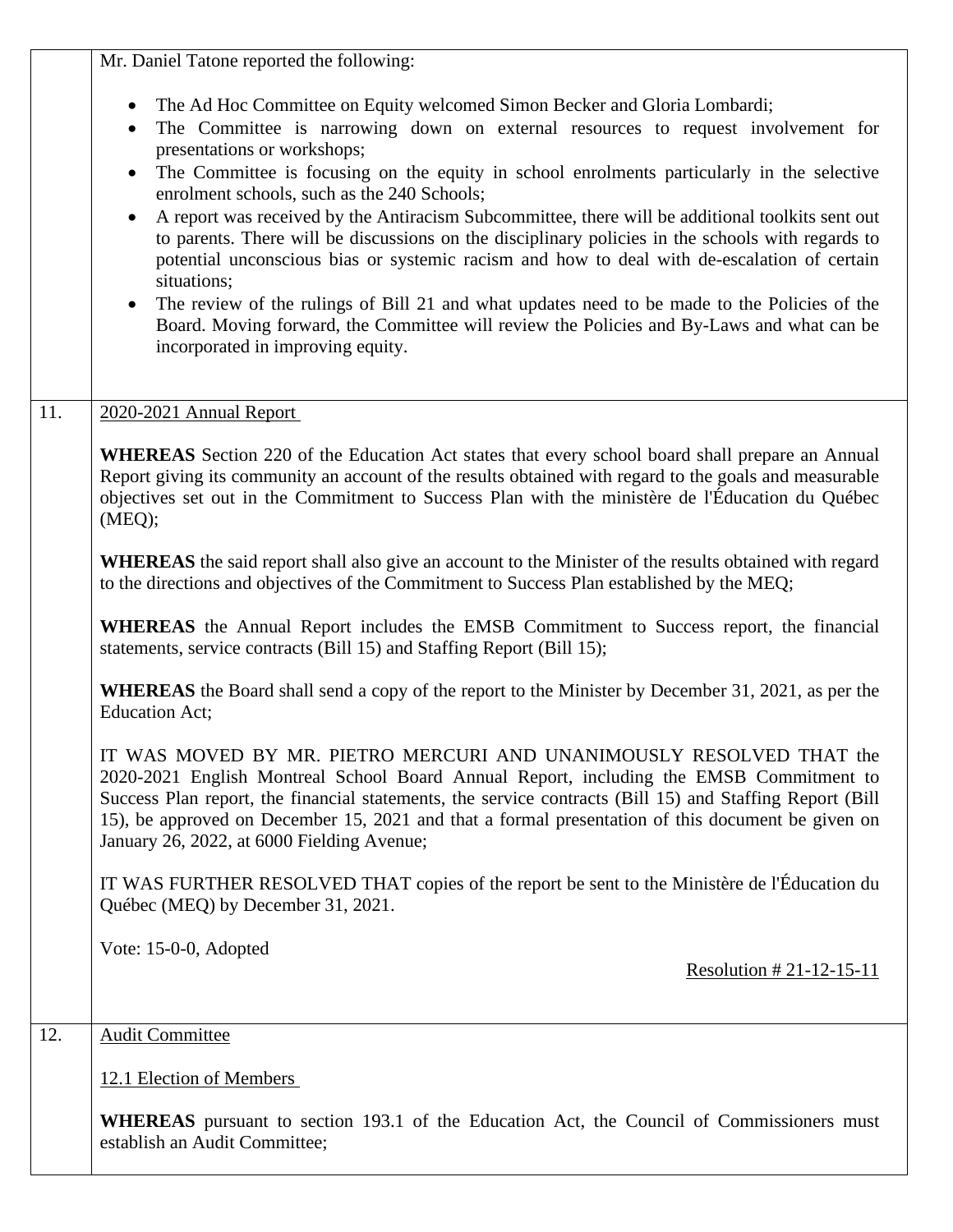**WHEREAS** it is recommended by the Governance and Ethics Committee that the Audit Committee be composed of three (3) members of the Council of Commissioners;

**WHEREAS** pursuant to section 10.1.3 of By-Law no. 11 on Internal Governance, the Governance and Ethics Committee recommends nominations of Members for the Audit Committee;

**WHEREAS** the Commissioners sitting on this Committee have experience in finance or accounting or in financial or physical resources management, as per section 10.4.3 of By-Law no. 11 on Internal Governance;

**WHEREAS** all submission forms sent by Commissioners who wanted to present themselves as Members of the Audit Committee were received and acknowledged by the Secretary General, and forwarded to the Chair and Members of the Governance and Ethics Committee on October 8, 2021, for their final recommendation to the Council of Commissioners, as per section 10.1.3 of By-Law no. 11 on Internal Governance;

**WHEREAS** the following Commissioners have submitted their candidacy for the election of Members to the Audit Committee:

Jamie Fabian Julien Feldman James Kromida Tony Speranza

**WHEREAS** Mr. Julien Feldman withdrew his candidacy;

WHEREFORE IT WAS MOVED BY MR. PIETRO MERCURI AND UNANIMOUSLY RESOLVED, AS RECOMMENDED BY THE GOVERNANCE AND ETHICS COMMITTEE, THAT effective December 15, 2021, the following Commissioners be designated as Members to the Audit Committee:

Jamie Fabian James Kromida Tony Speranza

Vote: 15-0-0, Adopted

Resolution # 21-12-15-12.1

# 12.2 Election of Chair

**WHEREAS** the Council of Commissioners elects the Chair of the Audit Committee, as per the recommendations of the Governance and Ethics Committee, pursuant to sections 10.1.2 and 10.1.3 of By-Law no. 11 on Internal Governance;

**WHEREAS** the Council of Commissioners shall consider if the Commissioner meets the minimal requirements of the Audit Committee, including the qualities of Chair as per section 10.1.2 of By-Law no. 11 on Internal Governance;

**WHEREAS** the Chair of the Audit Committee shall have the highest personal standards with regard to honesty, reliability and commitment to the role, pursuant to section 10.1.2 of By-Law no. 11 on Internal Governance;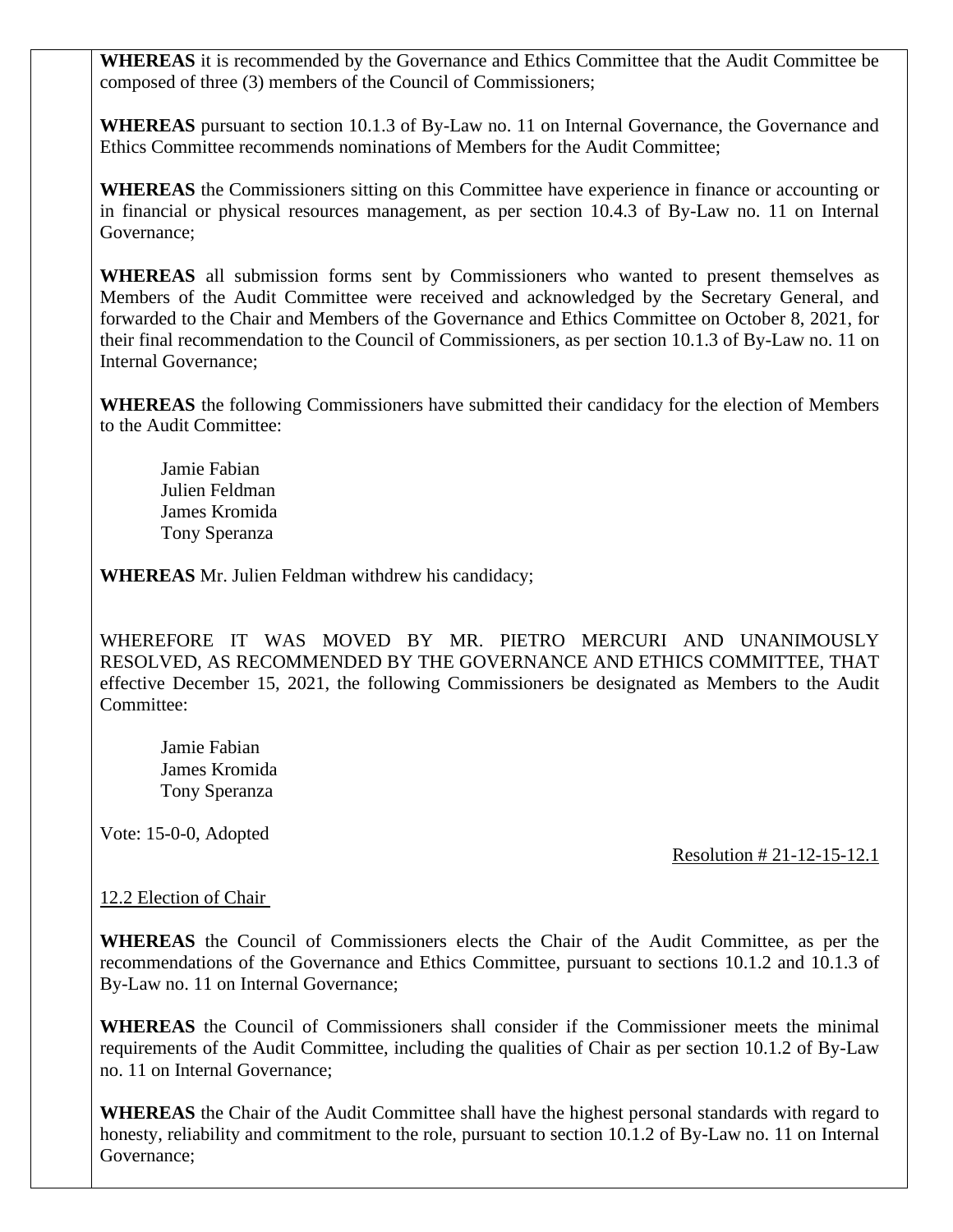**WHEREAS** all submission forms sent by Commissioners who wanted to present themselves as Chair of the Audit Committee were received and acknowledged by the Secretary General, and forwarded to the Chair and Members of the Governance and Ethics Committee on October 8, 2021, for their final recommendation to the Council of Commissioners, as per section 10.1.3 of By-Law no. 11 on Internal Governance;

**WHEREAS** the following Commissioner has submitted his candidacy for the election of Chair of the Audit Committee:

James Kromida

WHEREFORE IT WAS MOVED BY MR. MARIO PIETRANGELO AND UNANIMOUSLY RESOLVED, AS RECOMMENDED BY THE GOVERNANCE AND ETHICS COMMITTEE, THAT effective December 15, 2021, Mr. James Kromida be designated as Chair of the Audit Committee.

Vote: 15-0-0, Adopted

Resolution # 21-12-15-12.2

12.3 Election of Vice-Chair

**WHEREAS** the Council of Commissioners elects the Vice-Chair of the Audit Committee, as per the recommendations of the Governance and Ethics Committee, pursuant to sections 10.1.2 and 10.1.3 of By-Law no. 11 on Internal Governance;

**WHEREAS** the Council of Commissioners shall consider if the Commissioner meets the minimal requirements of the Audit Committee, including the qualities of Vice-Chair as per section 10.1.2 of By-Law no. 11 on Internal Governance;

**WHEREAS** the Vice-Chair of the Audit Committee shall have the highest personal standards with regard to honesty, reliability and commitment to the role, pursuant to section 10.1.2 of By-Law no. 11 on Internal Governance;

**WHEREAS** all submission forms sent by Commissioners who wanted to present themselves as Vice-Chair of the Audit Committee were received and acknowledged by the Secretary General, and forwarded to the Chair and Members of the Governance and Ethics Committee on October 8, 2021, for their final recommendation to the Council of Commissioners, as per section 10.1.3 of By-Law no. 11 on Internal Governance;

**WHEREAS** the following Commissioner has submitted his candidacy for the election of Vice-Chair of the Audit Committee:

Tony Speranza

WHEREFORE IT WAS MOVED BY MR. AGOSTINO CANNAVINO AND UNANIMOUSLY RESOLVED, AS RECOMMENDED BY THE GOVERNANCE AND ETHICS COMMITTEE, THAT effective December 15, 2021, Mr. Tony Speranza be designated as Vice-Chair of the Audit Committee.

Vote: 15-0-0, Adopted

Resolution # 21-12-15-12.3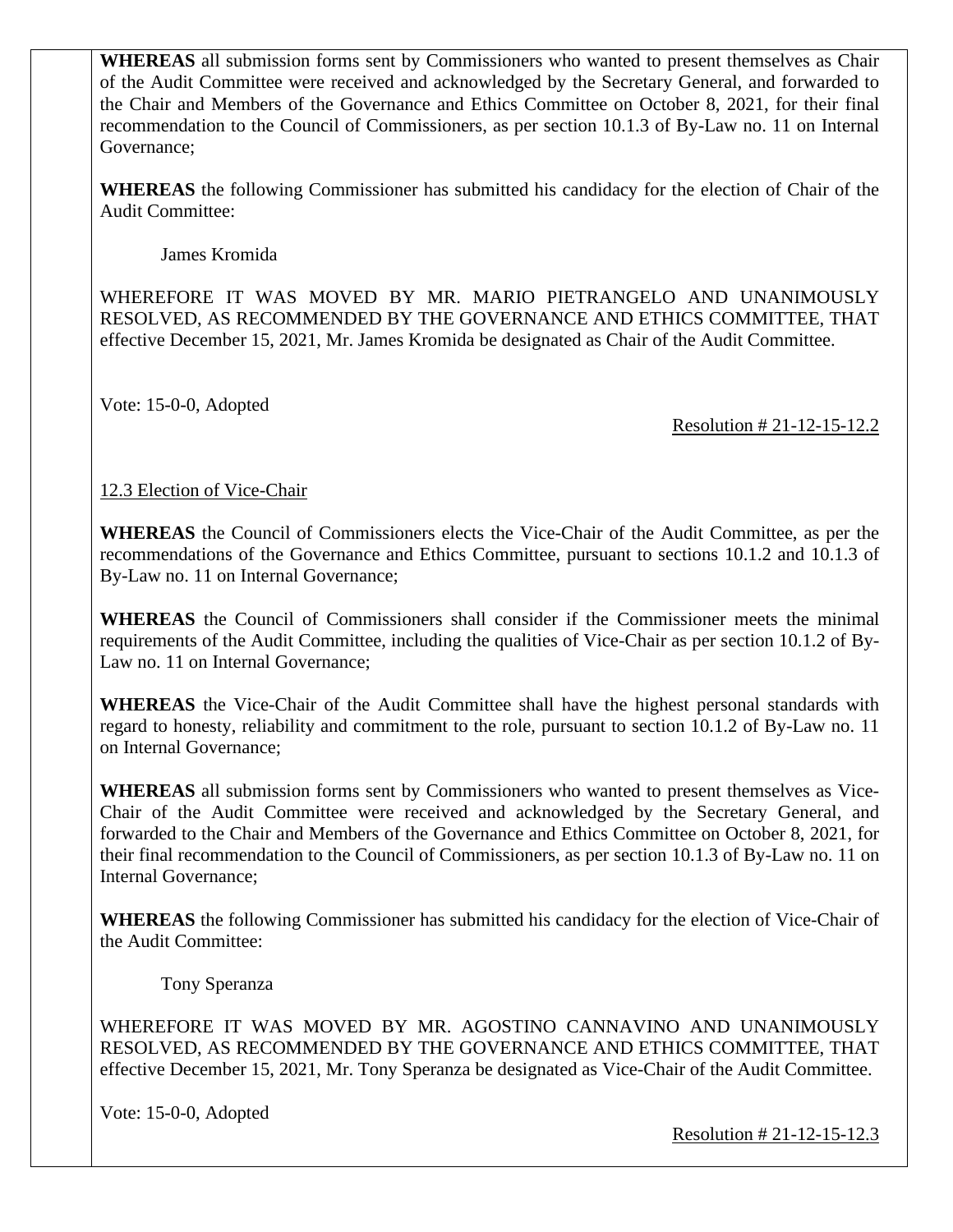#### 13. Human Resources Committee

13.1 Election of Members

**WHEREAS** pursuant to section 193.1 of the Education Act, the Council of Commissioners must establish a Human Resources Committee;

**WHEREAS** it is recommended by the Governance and Ethics Committee that the Human Resources Committee be composed of five (5) members of the Council of Commissioners;

**WHEREAS** pursuant to section 10.1.3 of By-Law no. 11 on Internal Governance, the Governance and Ethics Committee recommends nominations of Members for the Human Resources Committee;

**WHEREAS** the Commissioners sitting on this Committee have experience in human resources management, preferably acquired in public administration, as per section 10.5.3 of By-Law no. 11 on Internal Governance;

**WHEREAS** all submission forms sent by Commissioners who wanted to present themselves as Members of the Human Resources Committee were received and acknowledged by the Secretary General, and forwarded to the Chair and Members of the Governance and Ethics Committee on October 8, 2021, for their final recommendation to the Council of Commissioners, as per section 10.1.3 of By-Law no. 11 on Internal Governance;

**WHEREAS** the Council must elect five (5) members among the Commissioners;

**WHEREAS** the following Commissioners have submitted their candidacy for the election of Members to the Human Resources Committee:

Mario Bentrovato Sophie De Vito Jamie Fabian Julien Feldman Ellie Israel Joseph Lalla Pietro Mercuri Mario Pietrangelo

**WHEREAS** Ms. Ellie Israel withdrew her candidacy;

WHEREFORE IT WAS MOVED BY MR. TONY SPERANZA AND UNANIMOUSLY RESOLVED, AS RECOMMENDED BY THE GOVERNANCE AND ETHICS COMMITTEE, THAT effective December 15, 2021, the following Commissioners be designated as Members to the Human Resources Committee:

Mario Bentrovato Sophie De Vito Julien Feldman Joseph Lalla Mario Pietrangelo

Mr. Pietro Mercuri withdrew his candidacy;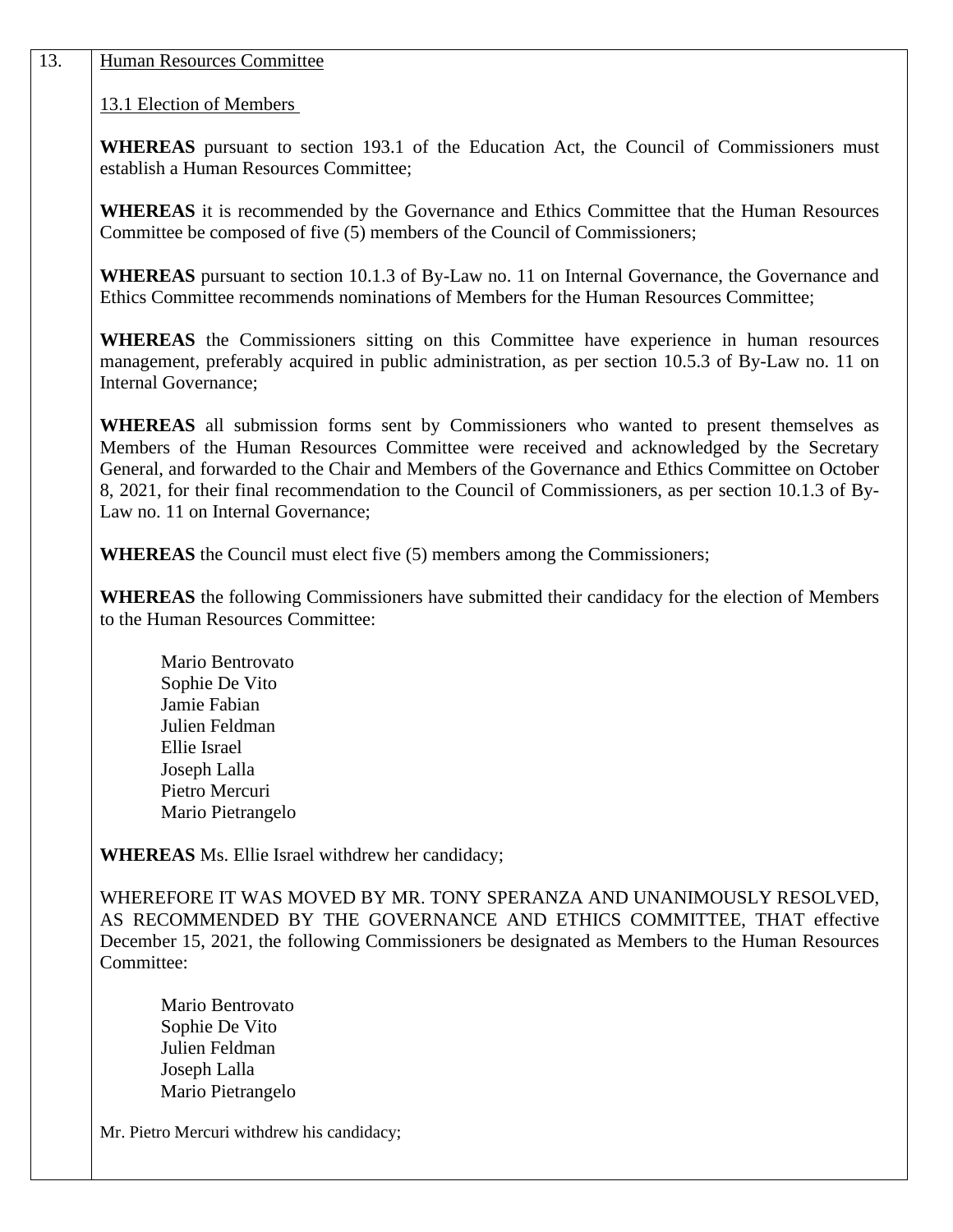Mr. James Kromida moved to replace Mr. Mercuri by Mr. Joseph Lalla;

Mr. Jamie Fabian withdrew his candidacy

Vote on amendment: 15-0-0, Motion Carried

Vote on Main Motion including amendment: 15-0-0, Adopted

Resolution # 21-12-15-13.1

13.2 Election of Chair

**WHEREAS** the Council of Commissioners elects the Chair of the Human Resources Committee, as per the recommendations of the Governance and Ethics Committee, pursuant to sections 10.1.2 and 10.1.3 of By-Law no. 11 on Internal Governance;

**WHEREAS** the Council of Commissioners shall consider if the Commissioner meets the minimal requirements of the Human Resources Committee, including the qualities of Chair as per section 10.1.2 of By-Law no. 11 on Internal Governance;

**WHEREAS** the Chair of the Human Resources Committee shall have the highest personal standards with regard to honesty, reliability and commitment to the role, pursuant to section 10.1.2 of By-Law no. 11 on Internal Governance;

**WHEREAS** all submission forms sent by Commissioners who wanted to present themselves as Chair of the Human Resources Committee were received and acknowledged by the Secretary General, and forwarded to the Chair and Members of the Governance and Ethics Committee on October 8, 2021, for their final recommendation to the Council of Commissioners, as per section 10.1.3 of By-Law no. 11 on Internal Governance;

**WHEREAS** the following Commissioner was elected as member and has submitted his candidacy for the election of Chair of the Human Resources Committee:

Mario Bentrovato

WHEREFORE IT WAS MOVED BY MR. JAMIE FABIAN AND RESOLVED, AS RECOMMENDED BY THE GOVERNANCE AND ETHICS COMMITTEE, THAT effective December 15, 2021, Mr. Mario Bentrovato be designated as Chair of the Human Resources Committee.

Vote: 13-2-0 (Mr. J. Kromida and Mr. J. Lalla against), Adopted

Resolution # 21-12-15-13.2

# 13.3 Election of Vice-Chair

**WHEREAS** the Council of Commissioners elects the Vice-Chair of the Human Resources Committee, as per the recommendations of the Governance and Ethics Committee, pursuant to sections 10.1.2 and 10.1.3 of By-Law no. 11 on Internal Governance;

**WHEREAS** the Council of Commissioners shall consider if the Commissioner meets the minimal requirements of the Human Resources Committee, including the qualities of Vice-Chair as per section 10.1.2 of By-Law no. 11 on Internal Governance;

**WHEREAS** the Vice-Chair of the Human Resources Committee shall have the highest personal standards with regard to honesty, reliability and commitment to the role, pursuant to section 10.1.2 of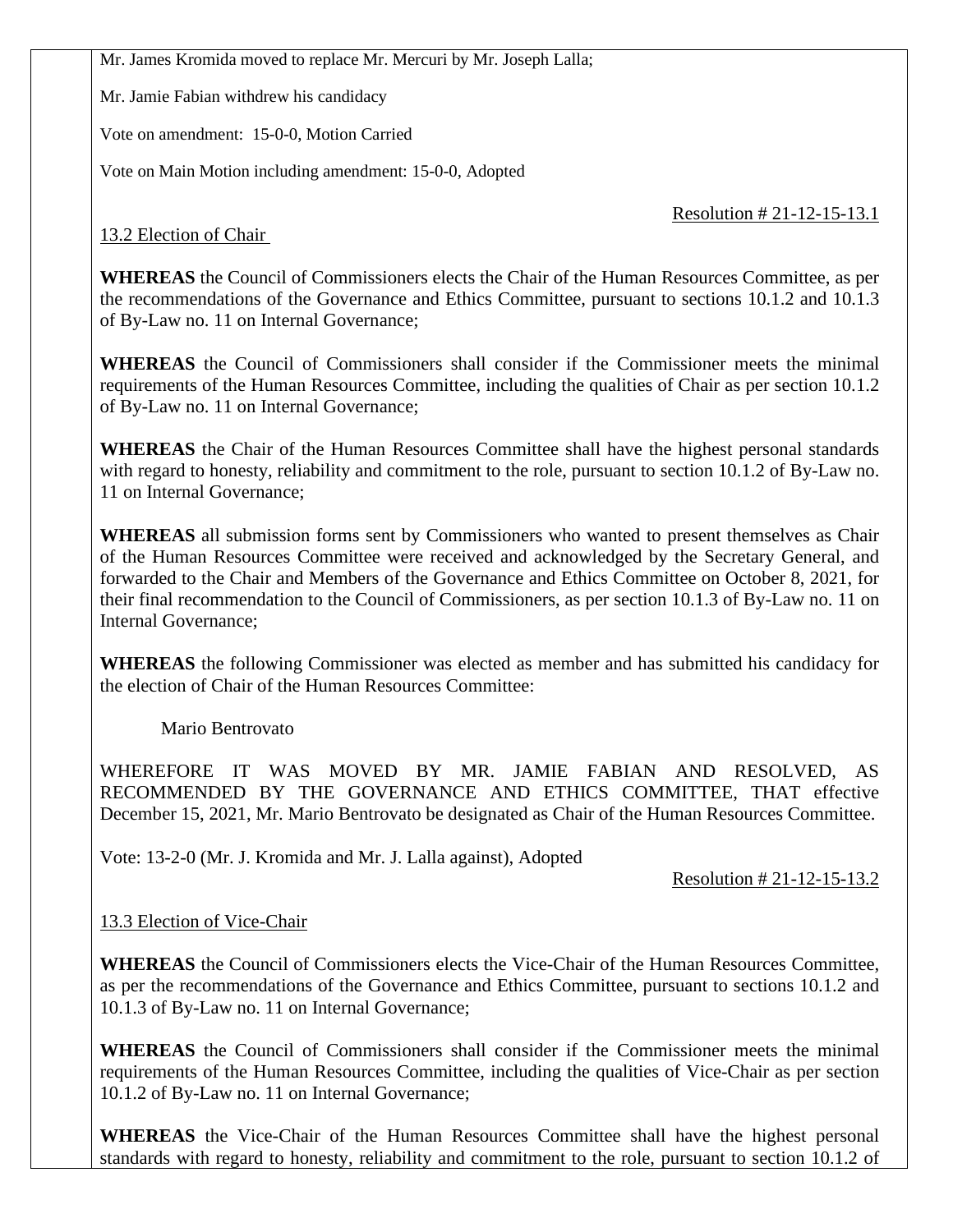By-Law no. 11 on Internal Governance;

**WHEREAS** all submission forms sent by Commissioners who wanted to present themselves as Vice-Chair of the Human Resources Committee were received and acknowledged by the Secretary General, and forwarded to the Chair and Members of the Governance and Ethics Committee on October 8, 2021, for their final recommendation to the Council of Commissioners, as per section 10.1.3 of By-Law no. 11 on Internal Governance;

**WHEREAS** the following Commissioners have submitted their candidacy for the election of Vice-Chair of the Human Resources Committee:

Julien Feldman Mario Pietrangelo

**WHEREAS** Mr. Julien Feldman withdrew his candidacy;

WHEREFORE IT WAS MOVED BY MS. MARIA CORSI AND RESOLVED, AS RECOMMENDED BY THE GOVERNANCE AND ETHICS COMMITTEE, THAT effective December 15, 2021, Mr. Mario Pietrangelo be designated as Vice-Chair of the Human Resources Committee.

Vote: 14-1-0 (Mr. J. Lalla against), Adopted

Resolution # 21-12-15-13.3

#### 14. Election of Members to the Advisory Committee on Transportation and Safety

**WHEREAS** pursuant to section 2 of the Regulation respecting student transportation, CQLR, c. I-13.3, r. 12) and section 12.5.2 of By-Law no. 11 on Internal Governance, the Council of Commissioners must elect two (2) Commissioners as Members to the Advisory Committee on Transportation and Safety;

**WHEREAS** pursuant to section 10.1.3 of By-Law no. 11 on Internal Governance, the Governance and Ethics Committee recommends nominations for Members to the Advisory Committee on Transportation and Safety;

**WHEREAS** all submission forms sent by Commissioners who wanted to present themselves as Members to the Advisory Committee on Transportation and Safety were received and acknowledged by the Secretary General, and forwarded to the Chair and Members of the Governance and Ethics Committee on October 8, 2021, for their final recommendation to the Council of Commissioners, as per section 10.1.3 of By-Law no. 11 on Internal Governance;

**WHEREAS** the following Commissioners have submitted their candidacy for Members to the Advisory Committee on Transportation and Safety:

 Pietro Mercuri Tony Speranza

WHEREFORE IT WAS MOVED BY MR. JAMES KROMIDA AND UNANIMOUSLY RESOLVED, AS RECOMMENDED BY THE GOVERNANCE AND ETHICS COMMITTEE, THAT effective December 15, 2021, Mr. Pietro Mercuri and Mr. Tony Speranza be designated as Members to the Advisory Committee on Transportation and Safety.

Vote: 15-0-0, Adopted

Resolution # 21-12-15-14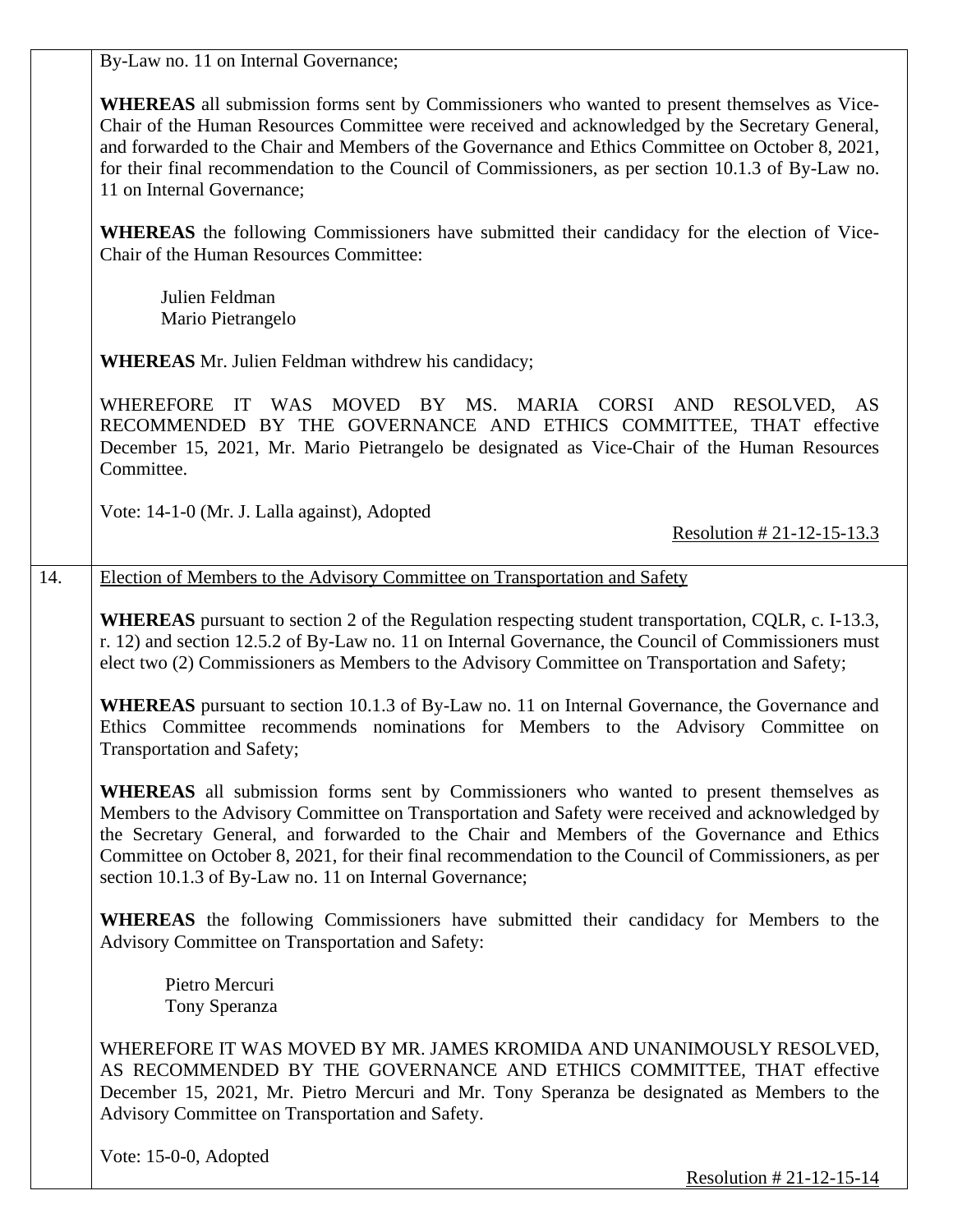|     | Mr. Mario Pietrangelo left the meeting at 8:37 p.m.                                                                                                                                                                                                                                                                                                                                                                          |
|-----|------------------------------------------------------------------------------------------------------------------------------------------------------------------------------------------------------------------------------------------------------------------------------------------------------------------------------------------------------------------------------------------------------------------------------|
| 15. | Election of an Observer to the Advisory Committee on Special Education Services (ACSES)                                                                                                                                                                                                                                                                                                                                      |
|     | WHEREAS pursuant to sections 185 and 186 of the Education Act, the Advisory Committee on<br>Special Education Services (ACSES) is constituted with a parent majority, employees of the English<br>Montreal School Board and representatives of bodies that provide services to these students;                                                                                                                               |
|     | <b>WHEREAS</b> the Council of Commissioners must elect one (1) Commissioner as Observer to the<br>Advisory Committee on Special Education Services, as per section 12.4.2 of By-Law no. 11 on Internal<br>Governance;                                                                                                                                                                                                        |
|     | <b>WHEREAS</b> pursuant to section 10.1.3 of By-Law no. 11 on Internal Governance, the Governance and<br>Ethics Committee recommends nominations for an Observer to the ACSES;                                                                                                                                                                                                                                               |
|     | <b>WHEREAS</b> all submission forms sent by Commissioners who wanted to present themselves as an<br>Observer to the ACSES were received and acknowledged by the Secretary General, and forwarded to<br>the Chair and Members of the Governance and Ethics Committee on October 8, 2021, for their final<br>recommendation to the Council of Commissioners, as per section 10.1.3 of By-Law no. 11 on Internal<br>Governance; |
|     | <b>WHEREAS</b> there were no Commissioners who submitted their candidacy for Observer to the Advisory<br>Committee on Special Education Services;                                                                                                                                                                                                                                                                            |
|     | WHEREFORE IT WAS MOVED BY MR. TONY SPERANZA AND UNANIMOUSLY RESOLVED<br>THAT effective December 15, 2021, Mr. Pietro Mercuri be designated as Observer to the Advisory<br>Committee on Special Education Services (ACSES).                                                                                                                                                                                                   |
|     | Vote: 14-0-0 (Mr. M. Pietrangelo not present for the vote), Adopted<br><u>Resolution #21-12-15-15</u>                                                                                                                                                                                                                                                                                                                        |
| 16. | QESBA 2021-2023                                                                                                                                                                                                                                                                                                                                                                                                              |
|     | 16.1 Nominees to Board of Directors                                                                                                                                                                                                                                                                                                                                                                                          |
|     | <b>WHEREAS</b> the Quebec English School Boards Association (QESBA), in a memo dated November 15,<br>2021, invited its member boards to submit nominations for positions on the QESBA Board of Directors;                                                                                                                                                                                                                    |
|     | <b>WHEREAS</b> nominations must be submitted to QESBA by December 17, 2021;                                                                                                                                                                                                                                                                                                                                                  |
|     | IT WAS MOVED BY MR. JOE ORTONA AND UNANIMOUSLY RESOLVED THAT Mr. Jamie<br>Fabian and Ms. Mubeenah Mughal be nominated to QESBA Board of Directors for 2021-2023, for a<br>two year term.                                                                                                                                                                                                                                     |
|     | Vote: 14-0-0 (Mr. M. Pietrangelo not present for the vote), Adopted<br>Resolution $#21-12-15-16.1$                                                                                                                                                                                                                                                                                                                           |
|     |                                                                                                                                                                                                                                                                                                                                                                                                                              |

 $\mathbf{I}$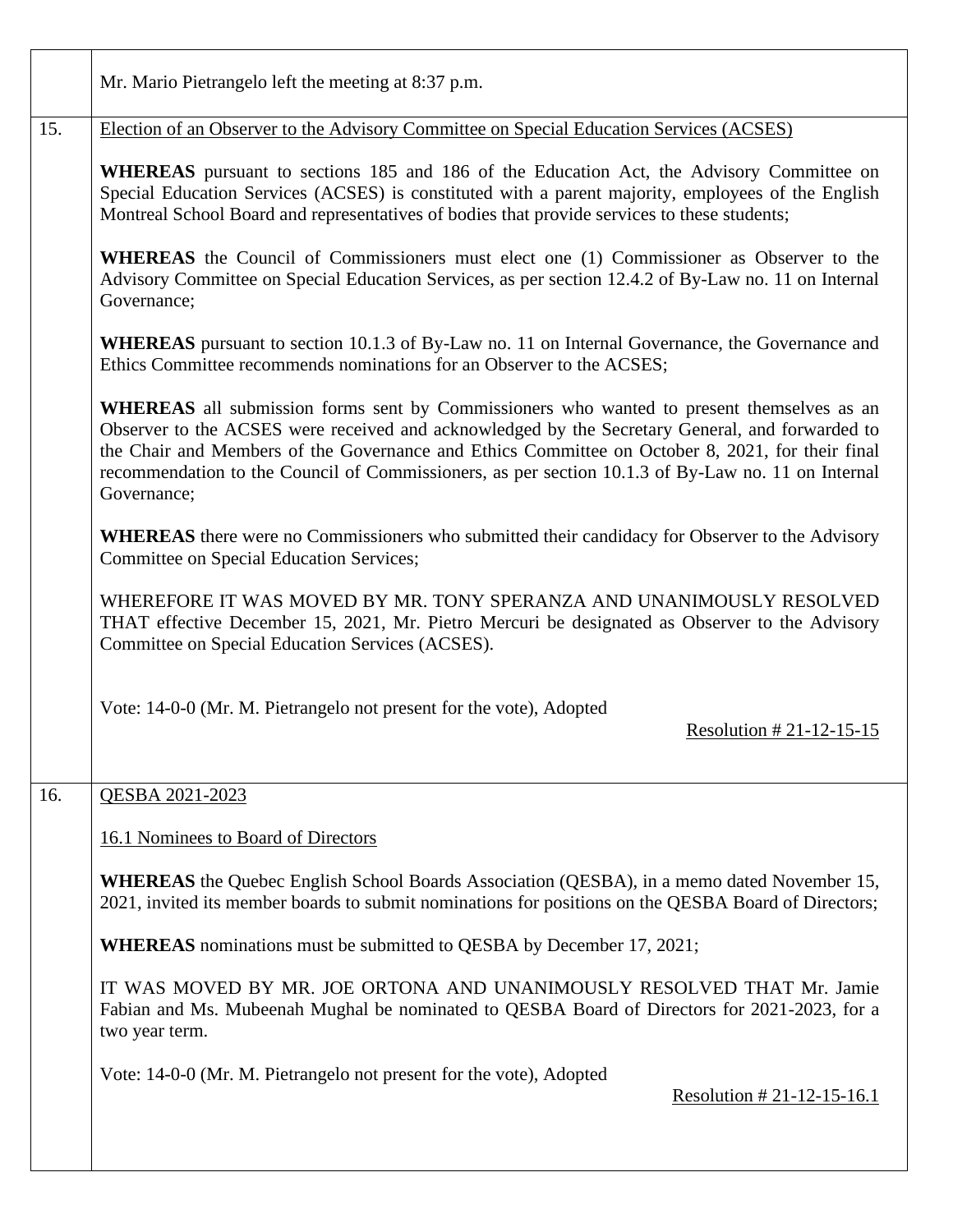|     | 16.2 Nominee to Executive Committee                                                                                                                                                                                                          |
|-----|----------------------------------------------------------------------------------------------------------------------------------------------------------------------------------------------------------------------------------------------|
|     | <b>WHEREAS</b> the Quebec English School Boards Association (QESBA), in a memo dated November 15,<br>2021, invited its member boards to submit nominations for positions on the QESBA Executive<br>Committee;                                |
|     | <b>WHEREAS</b> nominations must be submitted to QESBA by December 17, 2021;                                                                                                                                                                  |
|     | IT WAS MOVED BY MR. JOE ORTONA AND UNANIMOULSY RESOLVED THAT Mr. Joe<br>Ortona be nominated to the QESBA Executive Committee for 2021-2023, for a two year term.                                                                             |
|     | Vote: 14-0-0 (Mr. M. Pietrangelo not present for the vote), Adopted                                                                                                                                                                          |
|     | Resolution # 21-12-15-16.2                                                                                                                                                                                                                   |
| 17. | <b>Resolution Concerning the Requirements Prescribed in Regulation Respecting Compulsory</b>                                                                                                                                                 |
|     | Contribution to the Professional Liability Insurance Fund of the Barreau du Quebec                                                                                                                                                           |
|     | <b>WHEREAS</b> Me Jack Chadirdjian, member of the Barreau du Québec, works exclusively for the English-<br>Montreal School Board (EMSB) since his hiring on November 1, 2021;                                                                |
|     | <b>WHEREAS</b> he did not take the professional liability insurance offered by the Barreau du Québec;                                                                                                                                        |
|     | <b>WHEREAS</b> in accordance with Article 2 (7) of the Regulation respecting compulsory in Professional<br>Liability Insurance Fund of the Barreau du Québec, a resolution of the employer (EMSB) must be<br>adopted to that effect;         |
|     | IT WAS PROPOSED BY MR. JAMES KROMIDA AND UNANIMOUSLY RESOLVED that it be<br>declared, for the purposes of the Regulation respecting compulsory contribution in Professional Liability<br>Insurance Fund of the Barreau du Québec:            |
|     | - THAT the English Montreal School Board will stand surety for the following employee (lawyer):                                                                                                                                              |
|     | <b>NAME</b><br><b>DATE OF HIRE</b><br>Me Jack Chadirdjian<br>November $1st$ , 2021                                                                                                                                                           |
|     | - THAT the English Montreal School Board takes up the defence of Me Chadirdjian and accepts financial<br>responsibility for the consequences of any error or omission committed by him in the performance of his<br>duties since his hiring. |
|     | Vote: 14-0-0 (Mr. M. Pietrangelo not present for the vote), Adopted<br>Resolution # 21-12-15-17                                                                                                                                              |
| 18. | <b>Student Commissioners</b>                                                                                                                                                                                                                 |
|     | The item was removed.                                                                                                                                                                                                                        |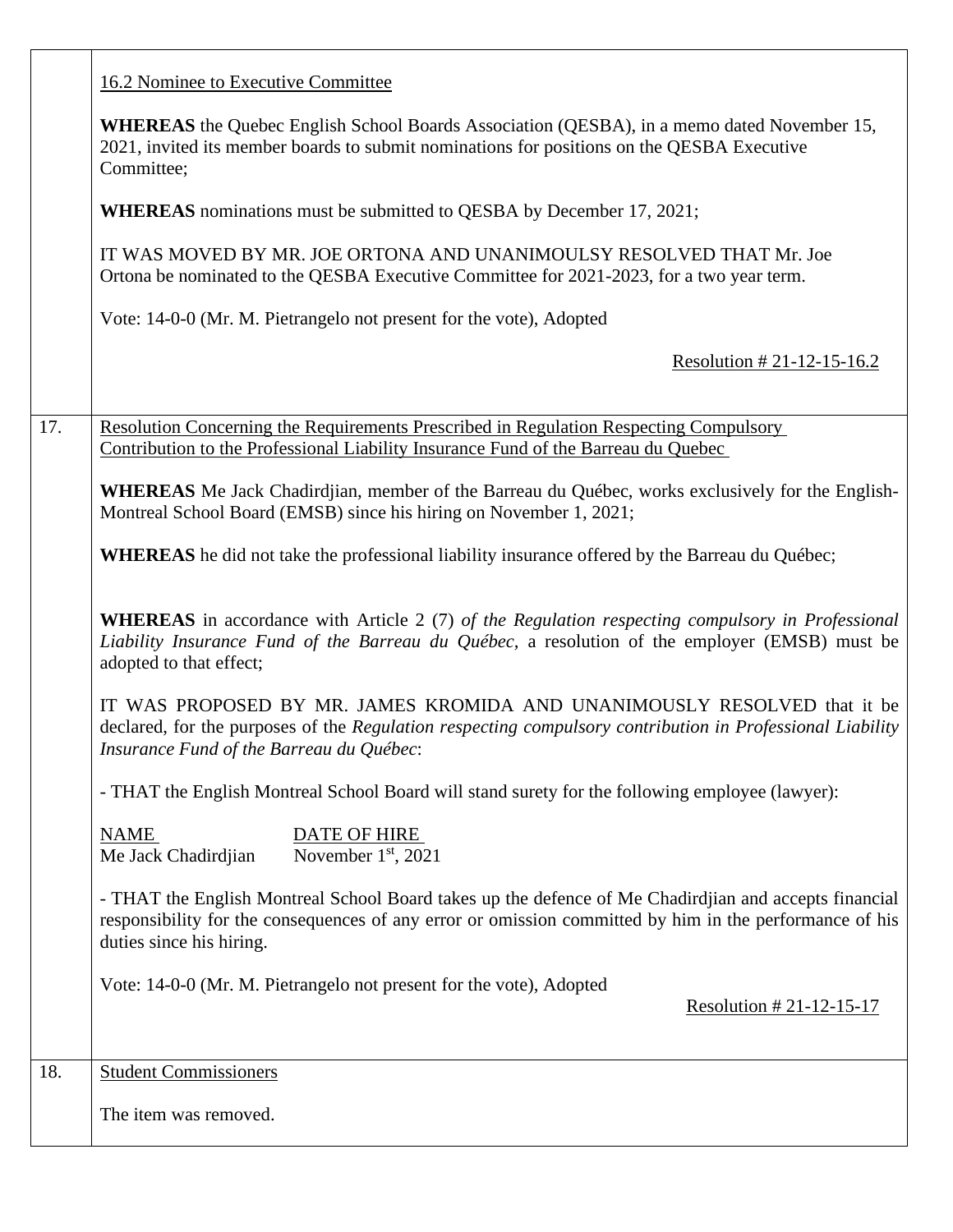# 19. Motion to declare every month of May as Jewish Heritage Month in the English Montreal School Board

**WHEREAS** persons identifying as Jewish comprise a population of over 50,000 persons in the territory of the English Montreal School Board;

**WHEREAS** the Jewish population in the Greater Montreal area reflects the rich and varied history of the Jewish people comprising a population tracing its origins to many different parts of the world and embracing the many different traditions and practices within Judaism;

**WHEREAS** Statistics Canada notes that the Jewish population in the country is approximately 400,000 people, more than 1% of the total Canadian population, making it the fourth-largest Jewish population in the world;

**WHEREAS** the Jewish community has a long and proud history in Canada and has made significant contributions to the wellbeing, growth and prosperity of Canada while overcoming tremendous obstacles;

**WHEREAS** Jews have excelled in a wide range of endeavours including the arts, sciences, the law, architecture, media, finance, entertainment and business significantly contributing to Canadian life;

**WHEREAS** the month of May is meaningful for the Jewish community around the world;

**WHEREAS** in 2018 Parliament adopted Bill S-232 "An Act respecting Canadian Jewish Heritage Month" designating the month of May as Canadian Jewish Heritage Month thereby recognizing the important contributions that Jewish Canadians have made to Canada's social, economic, political and cultural fabric;

**WHEREBY** Parliament declared that the Canadian Jewish Heritage Month would provide an opportunity to remember, celebrate and educate future generations about the inspirational role that Jewish Canadians have played and continue to play in communities across the country;

**WHEREBY** B'nai Brith, a Jewish human rights organization that has been active nationally in Canada since 1875, has invited municipalities, school boards and other public agencies to enhance Parliament's declaration of the Canadian Jewish Heritage Month by adopting their own motions and promoting the celebration of the heritage month within their territory each May;

It WAS MOVED BY MS. ELLIE ISRAEL AND MR. JAMIE FABIAN AND UNANIMOUSLY RESOLVED:

THAT commencing May 2022 every month of May be celebrated as Jewish Heritage Month within the English Montreal School Board;

THAT the English Montreal School Board recognize the contributions of the Jewish community to the success of Canada;

THAT the English Montreal School Board encourage the Director General to ensure the celebration of Jewish Heritage Month every May through exhibits and performances highlighting Jewish history and culture to take place at head office and in the schools.

Vote: 14-0-0 (Mr. M. Pietrangelo not present for the vote), Adopted

Resolution # 21-12-15-19